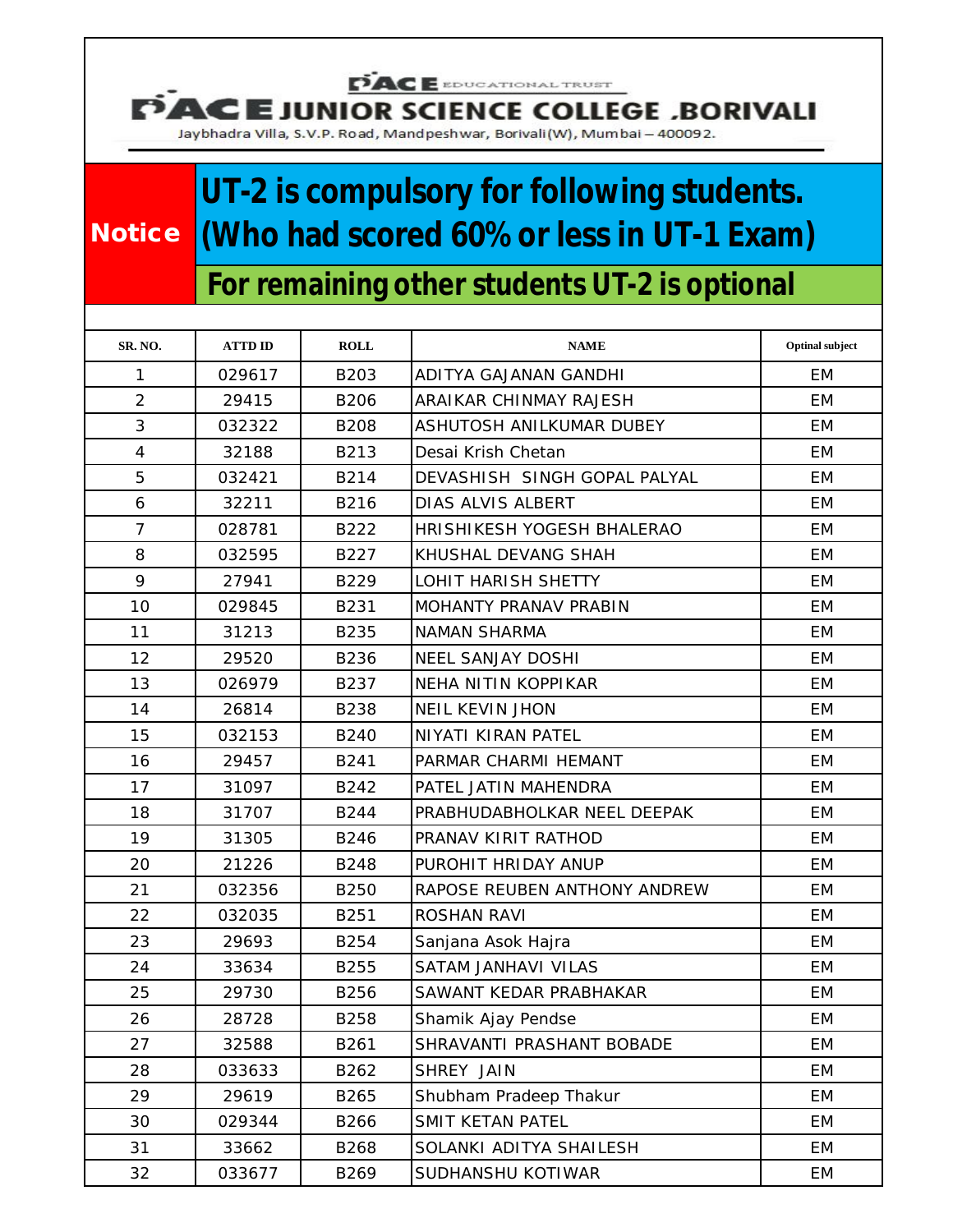| SR. NO. | <b>ATTD ID</b> | <b>ROLL</b> | $\mathbf{NAME}$                | <b>Optinal subject</b> |
|---------|----------------|-------------|--------------------------------|------------------------|
| 33      | 22096          | <b>B270</b> | Suraj Sanjay Ingle             | EM                     |
| 34      | 26903          | B275        | Ved Raj Vartak                 | EM                     |
| 35      | 32570          | B615        | VANDIT M. SHAH                 | EM                     |
| 36      | 030058         | B803        | AMEYA RAJU CHORE               | EM                     |
| 37      | 030367         | B807        | RAJKARAN SINGH BHATIA          | EM                     |
| 38      | 032277         | B817        | BHARADWAJ RONAK DINESH         | <b>EM</b>              |
| 39      |                | <b>B001</b> | AKSHATA VISHWANATH KADAM       | EM                     |
| 40      | 33742          | B102        | ADITYA HEMANT KUMAR SHETE      | <b>CS</b>              |
| 41      | 29405          | <b>B104</b> | AMOGH SUDHIR JAHAGIRDAR        | <b>CS</b>              |
| 42      | 29904          | B106        | ANSHUL SUNIL SOMANI            | CS                     |
| 43      | 22913          | B109        | <b>BOOKSELLER MANN GAURANG</b> | CS                     |
| 44      | 32208          | B112        | DEVESH MUKESH VARMA            | CS                     |
| 45      | 029069         | B113        | <b>DISILVA IAN RAJESH</b>      | <b>CS</b>              |
| 46      | 29896          | B117        | JANI DEVANSH TANISH            | CS                     |
| 47      | 033226         | B120        | KUSHAL DILIP KOTHARI           | <b>CS</b>              |
| 48      | 33990          | B121        | <b>LODHA SANKET VIKAS</b>      | CS                     |
| 49      | 34336          | B125        | MORE YASH YATIN                | CS                     |
| 50      | 27205          | B126        | NARKAR SAHIL SANJIV            | CS                     |
| 51      | 26769          | B129        | PALAV HARSHWARDHAN DEVENDRA    | <b>CS</b>              |
| 52      | 1867           | B130        | PANCHAL ADITYA HITESHBHAI      | CS                     |
| 53      | 030250         | B131        | PARTH PARIKH                   | CS                     |
| 54      | 33745          | B136        | RANE ANKUSH SANTOSH            | <b>CS</b>              |
| 55      | 29227          | B137        | SAHARSH MANISH DESAI           | <b>CS</b>              |
| 56      | 32586          | B142        | SHIRSAT NILAY RAJAN            | <b>CS</b>              |
| 57      | 32587          | B143        | SHIRSAT NINAD RAJAN            | CS                     |
| 58      | 028513         | <b>B145</b> | SIDDHARTH NAIR                 | CS                     |
| 59      | 26827          | B146        | SIWACH AMAN ARUN               | <b>CS</b>              |
| 60      | 32171          | B149        | VARMA PEEYUSHA GAURISHANKAR    | CS                     |
| 61      | 33804          | B150        | WAGH KUNAL SHARAD              | <b>CS</b>              |
| 62      | 027440         | B151        | SAKSHAT SANJAY DARNE           | <b>CS</b>              |
| 63      | 032203         | B276        | <b>VIHAN VIPUL BHATT</b>       | CS                     |
| 64      | 033213         | B822        | HEGDE HRIDAY SANJAY            | <b>CS</b>              |
| 65      | 035129         | <b>B004</b> | RONNIE RAMESH D'SOUZA          | CS                     |
| 66      | 032803         | <b>B005</b> | SIDDHANT JAVALGEKAR            | <b>CS</b>              |
| 67      | 002195         | <b>B006</b> | SMITH GONSALVES                | <b>CS</b>              |
| 68      | 031155         | <b>B007</b> | YASH DESAI                     | CS                     |
| 69      | 027108         | B301        | CHAWHAN RADHIKA RAJENDRA       | Med                    |
| 70      | 033708         | B302        | FARHEEN INAMULLAH KHAN         | Med                    |
| 71      | 032290         | B303        | JELCY BAVTIS LOPES             | Med                    |
| 72      | 033782         | B307        | MOHAMMED ZAID MANSURI          | Med                    |
| 73      | 033917         | <b>B308</b> | NACHANE SALONI SAMIR           | Med                    |
| 74      | 031044         | B309        | NAIR KARTIKA RAVEENDRAN        | Med                    |
| 75      | 018851         | <b>B310</b> | PARAB DEVANG DILIP             | Med                    |